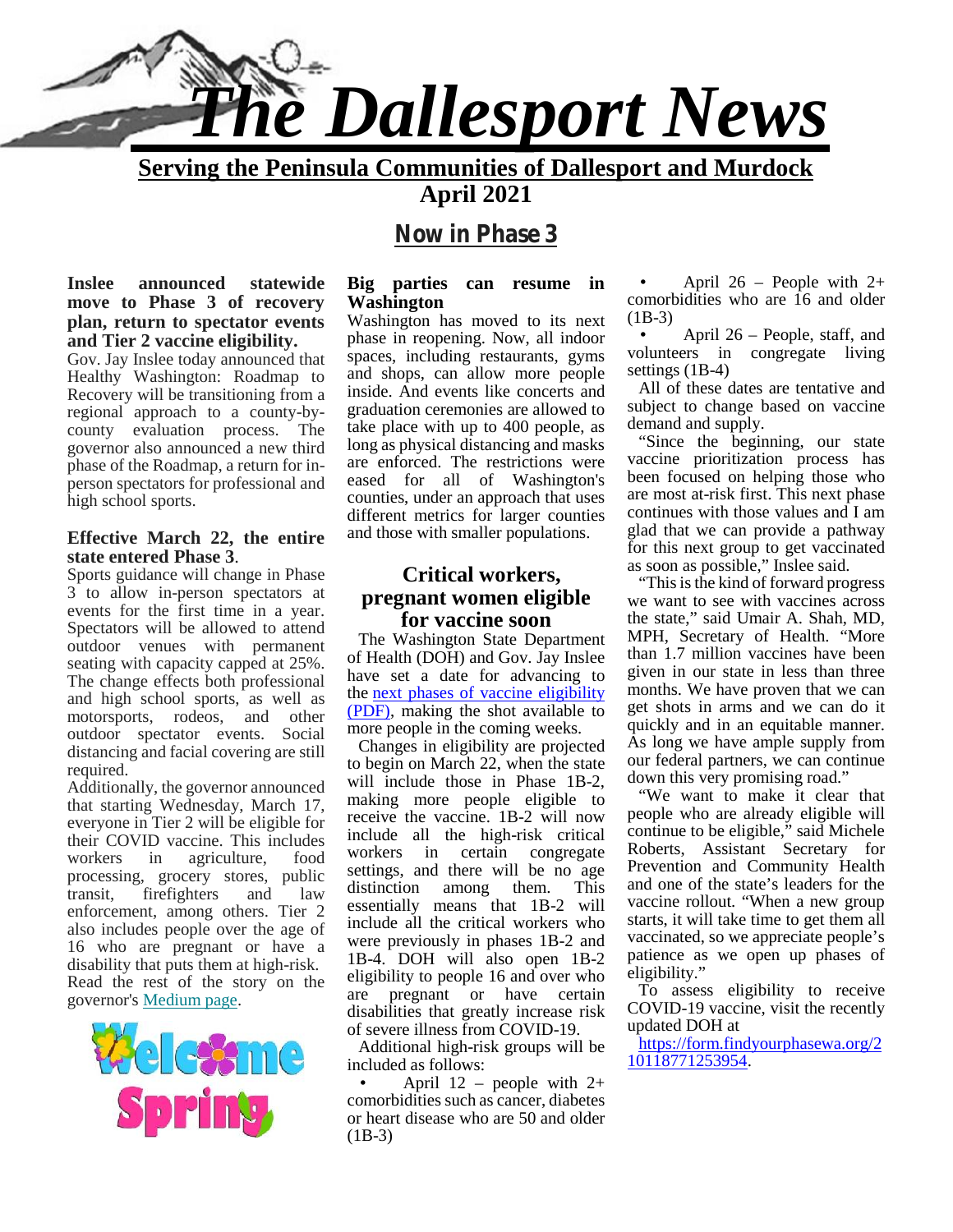#### **Lyle Lions Club**

People were very generous last Christmas for the Lyle Lions Club Food Basket project. All the funds were not needed at that time and are kept in a special account designated to use to feed people. In February for the Valentine's Day/President's Day 3-day weekend each child in the Lyle School District was sent home with a bag of snacks, cereal, and peanut butter to help supplement any needs there might be.

**Disaster Preparedness:** Lyle Lions Club wishes to thank the tax payers in the State of Washington. We applied for a grant to purchase an emergency generator for our building to serve as emergency The shelter. It will soon be installed, and we will be able to be warm in the winter and cool in the summer for any needs our community may have.

# **The Show Must Go On!**

**April 8 at 9am - April 11th at 9PM** The Columbia Gorge Orchestra Association, CGOA, would like to announce a special event, an online auction and fundraiser titled, "The Show Must Go person service this year. On!" The auction opens April 8th and runs online through April 11th. The event features almost 100 items: fine art from local artists, delicious and creative dining experiences, and fun outdoor excursions. The auction website is available to browse now at: charityauction.bid/cgoa but won't <u>bb001/84a60e81-t</u><br>go live until April 8th at 9am. The Show 12c10c3a7fad.pdf go live until April 8th at 9am. The Show Must Go On! also features a performance by legendary Portland jazz pianist Tom Grant. Plus, there is a brand new virtual performance by the CGOA Jazz Collective, featuring Aaron Eckert on trombone. Aaron lived in Hood River for several years and was a member of CGOA's Jazz Collective. He now plays with the US Army Blues Jazz Band, which recently performed at the presidential inauguration. To watch the one-hour prelink on the auction website, starting on April 8. To participate in the auction, all you need to do is to register online. It's free to register at charityauction.bid/cgoa. Once while also w<br>vou bid on an item, you will receive administration you bid on an item, you will receive notifications if you are being out-bid. The auction ends at 9 PM on Sunday, April 11th. You will be notified if you win an item. Don't miss out on a Moroccan themed dinner for 6, a chance of a lifetime to conduct the CGOA Sinfonietta, two nights at a Hood River Airbnb, local wine tasting and a mystery Wine Wall, garden DVD package straight from the Laika passed \$1.9 trillion coronavirus relief bill. co studios in Portland. Be sure to go online

early to check out all the unique auction items so you'll be ready to play on April 8th! Your purchases or donations help support CGOA as we continue to provide exceptional performing arts for the cultural enrichment, engagement and enjoyment of our diverse audiences and participants. More information can be found online at:<br>gorgeorchestra.org or the CGOA gorgeorchestra.org or Facebook page:

https://www.facebook.com/gorgeorchestra http://www.charityauction.bid/cgoa

# **Free Tax Assistance**

**Print tax forms 24/7 at www.irs.gov.**<br>The AARP Tax-Aide program, administered by the AARP Foundation in cooperation with the IRS, provides free income tax assistance to ALL taxpayers, with special attention to those aged 60 or older. Volunteers will assist in preparing basic federal tax forms for personal tax returns. Tax returns are electronically filed as a free service by Tax-Aide.

ALL assistance and returns will be prepared by appointment only in a virtual environment in 2021. There will be no in-<br>person service this year. Email  $gorgetaxaide@gmail.com$  to connect with a Tax Law Certified Volunteer. You may also request assistance online at http://www.aarpfoundation.org/taxaide

For more information:

https://files.constantcontact.com/3feabc 6b001/84a60e81-f8a2-476c-917b-

#### **Tax Deadline Moved**

The tax filing deadline for taxpayers will be pushed back from April 15 to **May 17**, the Treasury Department and the Internal Revenue Service have announced.

The one-month extension applies both to filings and payments, and is only for federal income taxes, not state income taxes.

recorded video program, find the YouTube many people, and the IRS wants to  $F_{\text{Cov}^*}$ "This continues to be a tough time for continue to do everything possible to help taxpayers navigate the unusual circumstances related to the pandemic, while also working on important tax responsibilities," IRS Commissioner Chuck Rettig said in a statement.

> The IRS this year began accepting 2020 returns on Feb. 12, instead of its customary January start date. But it had kept the filing deadline at April 15, resulting in a shorter filing season.

and landscaping services, and even a charged with issuing a new round of Wicollectors' quality stop motion animation stimulus payments as part of the recently you ca At the same time, the agency was also

The relief also does not apply to estimated tax payments, the IRS said, which are still due on April 15.

The IRS has already extended the tax filing deadline to June 15 for people in declared disaster sites such as Texas.

The agency has said that its staff is fully ready for tax season, but it also implored taxpayers to file electronically when possible — or face potential delays with processing their returns and refunds.

#### **FVRL Newsroom**

Find out what's happening at FVRL! Our email newsletter, social media, media coverage, and news releases all give you ways to connect and stay up-to-date. **https://www.fvrl.org/newsroom**

#### **Online Library Programs**

https://bit.ly/36m6Nh3

#### **Klindt's Bookstore**

541-296-3355 315 E. 2nd Street, The Dalles Hours: Mon. – Sat. 8:00 am– 6:00 pm Sundays 11:00 am - 4:00 pm

**The Dalles/Wasco County Public Library** 541-296-2815

wascocountylibrary.com 722 Court Street, The Dalles

**HOURS:**

Monday-Thursday 10 a.m. to 8:30 p.m. Friday-Saturday: 10 a.m. to 6 p.m. Closed Sunday

*\*FREE wireless Internet access* inside the library and on library grounds. **White Salmon Valley Community Library** 509-493-1132 - Town & Country Sq. White Salmon Open Tuesdays 10:00 am - 8:00 pm Wed.-Sat. 10:00 am - 6:00 pm

*\*FREE wireless Internet access* **Goldendale Community Library** (509) 773-4487

131 West Burgen Street Goldendale, Open M Tu Th F Sat 10am-6:00pm and 10 to 8 on Wednesdays

Fort Vancouver Regional Library 1-888-546-2707

> The Library Bookmobile **Winter Schedule**

**Wednesdays Cancelled**

\*Lyle Merc. 9:30-10:15 \*Book return available at this location Lyle Community School 10:30-12:30 Dallesport Church of Christ…1:45–3:00

#### **Bookmobile**

Although you won't be able to come on the bookmobile, we are offering these services:

**Wi-Fi**—We'll be broadcasting Wi-Fi, so you can bring your mobile device and connect to the internet.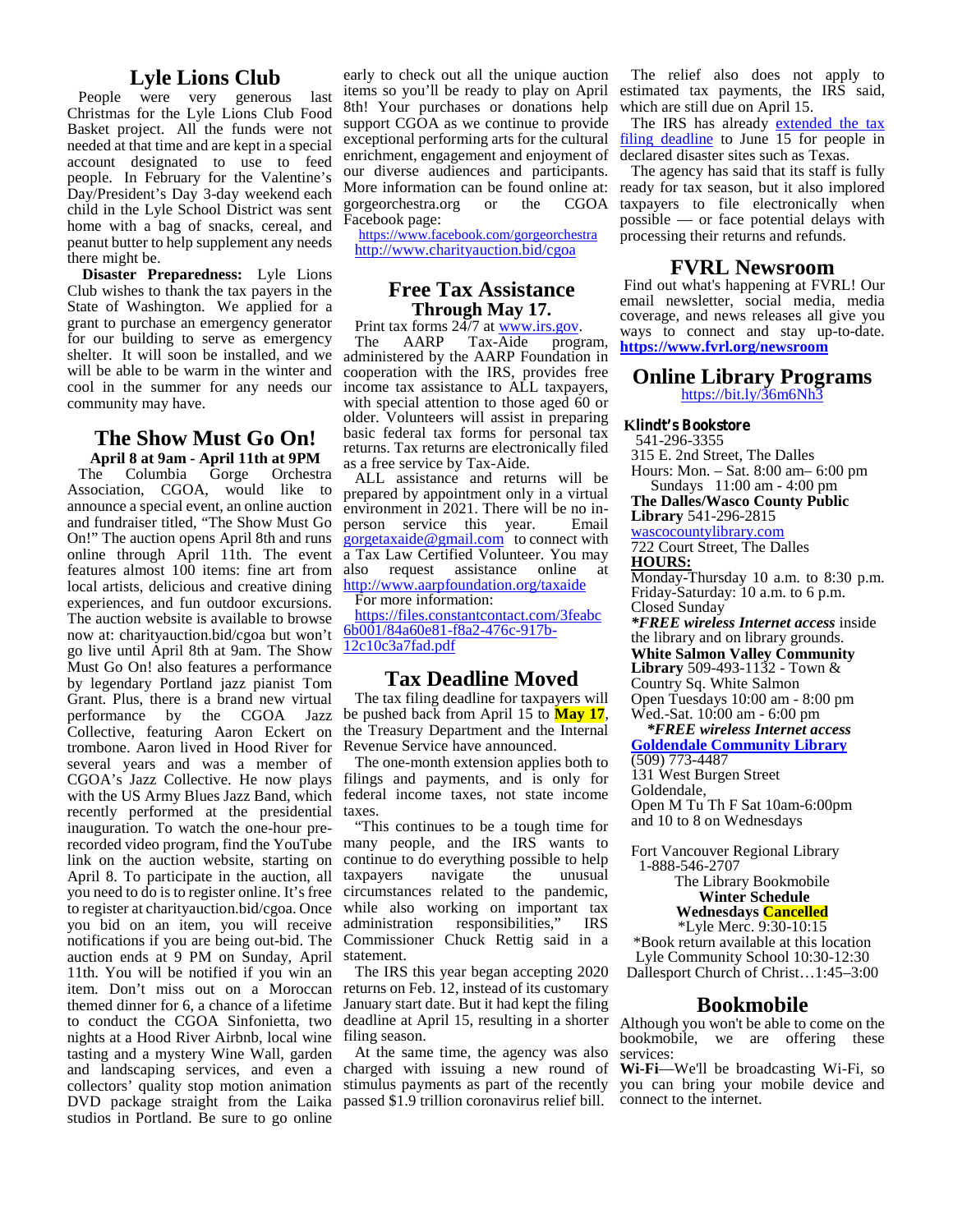#### **Community Council Report No Report supplied this month.**

#### **Zoom Meeting April 14th. 6pm**

https://us04web.zoom.us/j/7811238189? pwd=NlVmeWF5OUZ5bEpPbUl6ejl2T kMwUT09 (map) Join with Google meet:

meet.google.com/qgw-mxjj-sos

# **Dallesport Water District**

P.O. Box 131 Dallesport, WA 98617 If you have any questions regarding your water system, please feel free to contact Dallesport Water District Office: 541-<br>980-6514 dallesportwater@gmail.com Office Phone Hours: 8 AM to 3 PM Mon.<br>thru Thurs. Dallesport Water District On-Call After Hours Phone: 541-980-6756.

Monthly meetings are held on the 3rd Tuesday of every month at 6:30 PM via WEBEX by Cisco www.dallesportwater.org **next meeting**

**April 20, 2021 @ 6:30 PM**

"The Dallesport Water District has a mail slot in their building next to the Post Office. You may drop your payments there and save postage."

# **in Grant Funds to Prevent Evictions**

*Renters and landlords in Skamania and Klickitat Counties may be eligible to apply*

Two million dollars in grant funds have been made available to Washington Gorge Action Programs (WAGAP) to help prevent evictions of low income households affected by the COVID-19 pandemic in Skamania and Klickitat Counties. Funds come from the Federal Coronavirus Response and Relief Supplemental Appropriations Act.

"WAGAP is thrilled to bring these funds to our communities," said Leslie Naramore, WAGAP's executive director. "We know that many households have been struggling to pay rent in the midst of other ongoing hardships as well. These funds are unique in that landlords can apply on behalf of their tenants. We encourage anyone who needs assistance to reach out to determine eligibility. We're here to help."

The Treasury Rental Assistance Program (T-RAP) is being administered by Washington State Department of Commerce. According to T-RAP Guidelines (Version 1 March 2021), funds are intended to prevent evictions that would contribute to the spread of the virus by paying past due, current due, future rent, and utilities, targeting limited resources to those who have experienced financial hardship due to the COVID-19 outbreak and are at risk of experiencing homelessness or housing instability.

The program goals are to prevent evictions, target resources to very low income households who are unemployed, and promote equity in who is served. The focus on equity is for groups of people who historically have not been provided equitable access to rent assistance and those who have disproportionately been impacted by the COVID-19 outbreak.

Per the Guidelines, households must meet three criteria: 1. Have income that is at or below 80% of Area Median Income (AMI). 2. Be experiencing a financial hardship directly or indirectly due to the COVID-19 outbreak that threatens the household's ability to pay the costs of the rental property when due. 3. Be at risk of experiencing homelessness or currently experiencing housing instability.

The program also provides assistance with rental payments that are past due, and with unpaid utility and home energy costs, including electricity, gas, water and sewer, trash removal and energy costs, such as fuel oil.

**WAGAP Receives \$2M** COVID-19 outbreak, If a household has been temporarily or permanently displaced due to the COVID-19 outbreak, there are opportunities to request assistance for reasonable accrued late fees and for internet service provided to the rental unit which is in many cases a vital service that allows renters to engage in distance learning, telework, telemedicine, and to obtain government services.

Eligible households can receive up to 12 months of financial assistance. WAGAP has until December 31, 2021 to disburse the funds which can be used for lease agreements which were in place as early as March 13, 2020. To learn if you are eligible or to request an application contact WAGAP at (509) 493-2662 or email info@wagap.org

# **Unplanned Power Outages Due to High Winds**

Mar 28, 2021 we experienced an unplanned outage effecting the unplanned outage effecting the Dallesport, Lyle and High Prairie areas due to a Bonneville Power Transmission issue. Those outages were quickly restored thanks to the hard working crews at KPUD. Thank you.

# **Klickitat County Solid Waste Department**

You can now report litter, within Klickitat County, directly to the Solid Waste Departments Litter Supervisor! We are back out on the roads and working to get it all cleaned up. If you see litter or an illegal dumping of material, please let us know! Our county is huge by size and we need the residents help to keep track of the dirty areas. Thank you all !<br>Report can be found Report can be found at

https://www.klickitatcounty.org/374/Soli d-Waste .

# **Please Be a Good Neighbor**



# **STOP The Neighbor's Dogs from Barking All Night**

It seems that your neighbor's dog is keeping you awake all night with that incessant noise, and it driving you crazy. Dogs bark, but it's not welcome when there is nothing to bark about.

Talk to your neighbor first about finding a solution. If that doesn't work you could try using a dog whistle or a sonic training device. And finally you may need to file a formal noise complaint.

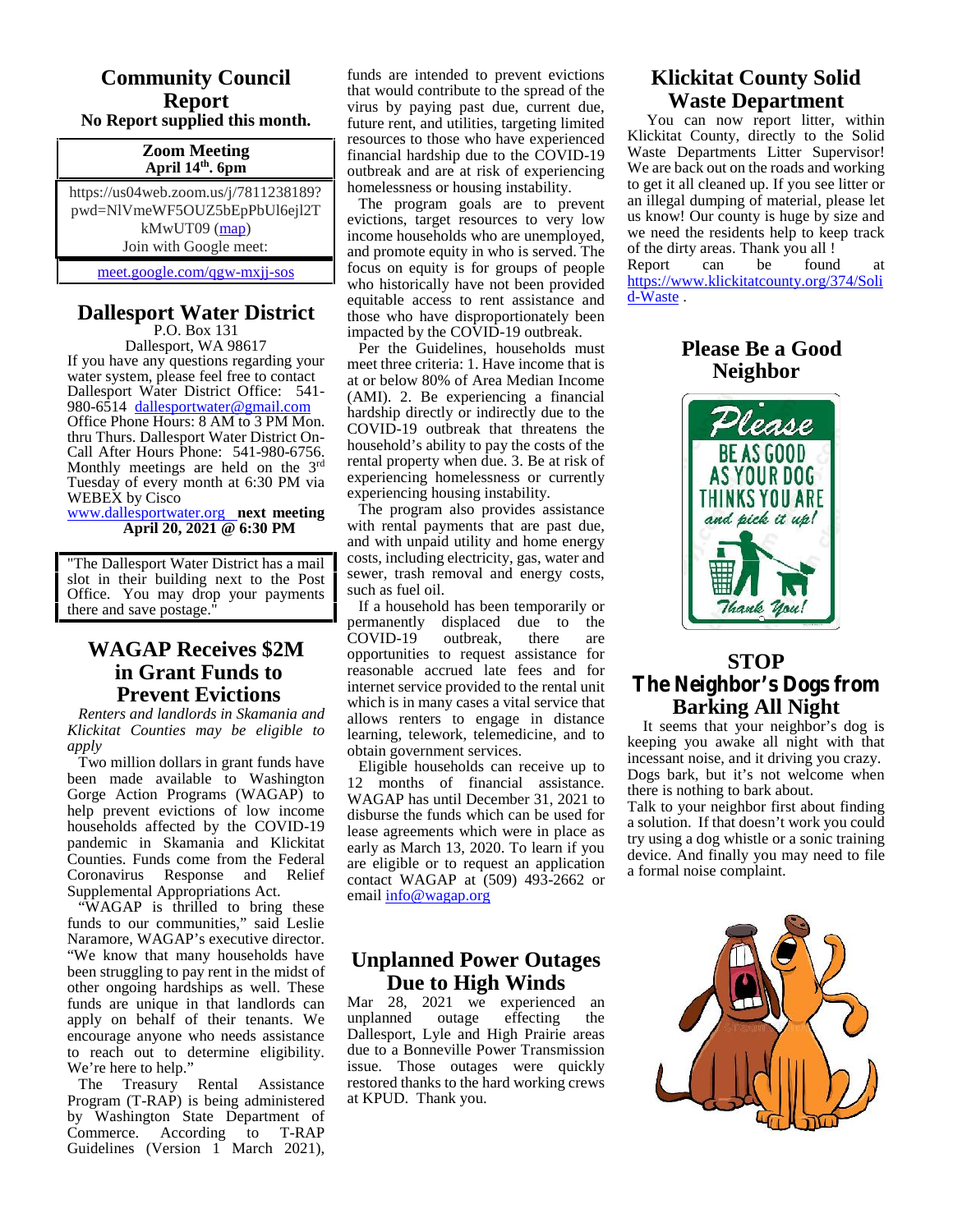#### **Lyle Good Food Pantry Updates**

Spread the Good Food News: The Lyle Good Food Pantry will return to its normal hours of 10am-1pm and **4pm- 6pm** on the first and third Wednesdays of each month starting in April**. April 7 and April 21** are this month's distribution day. Be on the lookout for some fun outdoor activities to promote good health and nutrition in the coming months.

Good Food would like to hear what Dallesport residents think about the creation of a new community garden in town. They are presently putting together some ideas to start/assist community gardens in Klickitat, Lyle, High Prairie, and Dallesport. Call Good Food, 509- 281-0884, or drop an email to lylefoodbank@waap.org to share your ideas.

Please keep us in mind when you want to recycle your paper grocery bags. We go through TONS of them and we love to have plenty on hand. Just drop them off at LAC during our hours of operation or call the number below and we can work out a convenient time for you.

The pantry is always grateful for your donations of food staples or cash to buy them! We are thankful to be a part of WAGAP, which provides healthy staples for each of our distributions. Dry goods donations can be dropped off at the Good Food Pantry in the Lyle Activity Center during our distribution hours**. Checks can be made payable to WAGAP, PO Box 805, Bingen WA 98605, and be sure to designate in the memo that it's for the Lyle Good Food Pantry.** You can also set up recurring donations (or a single time) through a link from the a WAGAP website.

Great news! WAGAP has extended our is funding for a full year, through 2021. It is a huge relief to know that we can confidently move ahead with dreams and plans of what Good Food can become. However, a very important part of the 2021 funding rests on the assurance that we will continue to be able to staff our shifts adequately. If you've been thinking about volunteering, now would be a good time to get in touch! It is really not a time consuming commitment, but it does require reliability. First and Third Wednesdays of each month, shifts are available between 9am and 4:30pm. On one Monday each month, there is a large delivery of food that requires some heavy lifting, between 10am and noon. And, finally, we have little jobs that crop up throughout the month: picking up some food, repackaging some donations, etc. Call Kate at 509-281-0884 for more information.

#### **Good food pantry: first and third Wednesdays of each month. 10am- 1pm, and 4-6pm.**

To get in touch with the Lyle Good Food Pantry, call Kate at Good Food, 509-281-0884. Check out our Facebook page, Lyle Good Food Pantry for more information.

#### **Goldendale Food Bank**

112 East Main, Goldendale Monday 9am - 3:30 pm (closed  $12 - 1$ ) Wednesday 2 pm - 6 pm 509-281-2203

#### **Lyle Good Food Pantry**

308 Klickitat St, Lyle First & third Wednesday **March hours**: 10 am - 1 pm & 3 - 5 pm 509-281-0884

#### **Bingen Food Bank**

115 W Steuben St, Bingen Tuesday & Thursday 9 am - 3:30 pm (closed 12 - 1 for lunch) 509-493-2662 ext 208

#### **Native American Program Coordinator Joins WAGAP Team**

*Shawyna Spino serves as Youth Specialist for Pathways Program*

A new Pathways Program Coordinator has joined the Washington Gorge Action Programs (WAGAP) team to support the Native American population throughout its service area in Skamania and Klickitat

Counties. Shawyna Spino, who joined the WAGAP last October as Youth Specialist, is a

member of the



Confederated Tribes of Warm Springs. "Pathways is a program that helps people find resources within their community," Spino said. The service has been added through a grant from Southwest Washington Accountable Community of Health and her role is focused on serving the homeless population among young people.

Having lived along the Columbia River all of her life, Spino is deeply connected to the native community. "I grew up all along this river. I never left this river. I've always been along this river," she said with enthusiasm about her upbringing. "My connection is to the people, it makes it easy to talk to my local people," she added.

Growing up in Lyle, she said she wasn't familiar with WAGAP, the Community Action Agency that works locally to fight poverty. But later she got to know it, and now she is a part of it and can share it with native families. "Now they have an opportunity to talk to someone they feel more comfortable with," she said.

Her journey is a personal one, as the new Youth Specialist needed to be one who has experienced homelessness. She spoke frankly that, off and on, homelessness was a regular part of her life during her youth. Many factors contributed to her situation, but the result was moving often up and down both sides of the Columbia River and living where she could.

Her experiences did not stop her from succeeding and, with support of many others, she graduated from Lyle High School in 2020. She credits her school counselor Julie Larson with referring her to apply for this position. Over the years, Larson has cultivated a relationship with the native community and has developed a bond of trust with Spino.

Larson learned of the position and thought it would be a good fit for Spino. When asked if it was the right place at the right time for Spino to apply, Larson said without hesitation, "I really think it was." She added that Spino had always been a good advocate for herself and she worked well with others.

The initial training cycle for a program coordinator included extensive job shadowing. Spino is now working to create a cycle of visitations to places where native people gather. She wants to be a regular asset in making people aware of programs and services that are available like food banks and housing options within the WAGAP system and to make referrals to other local programs such as legal assistance and counseling.

When asked what her best moment has been so far, she said it was meeting with her "Aunties and Uncles" at one of the In Lieu sites, where tribes have maintained treaty fishing rights, and having them express, "They never thought they would see someone like themselves on the other side of the table." She sees this position as an opportunity to give back and be available for her community.

*Washington Gorge Action Programs (WAGAP) is a 501(c)(3) non-profit Community Action Agency that helps individuals, families, and communities. WAGAP addresses basic human needs, including food, shelter, energy assistance, and much more, in Skamania and Klickitat Counties. For more than 50 years, WAGAP has helped people help themselves and reach self-sufficiency. Learn more at wagap.org, or contact WAGAP at (509) 493-2662 or info@wagap.org*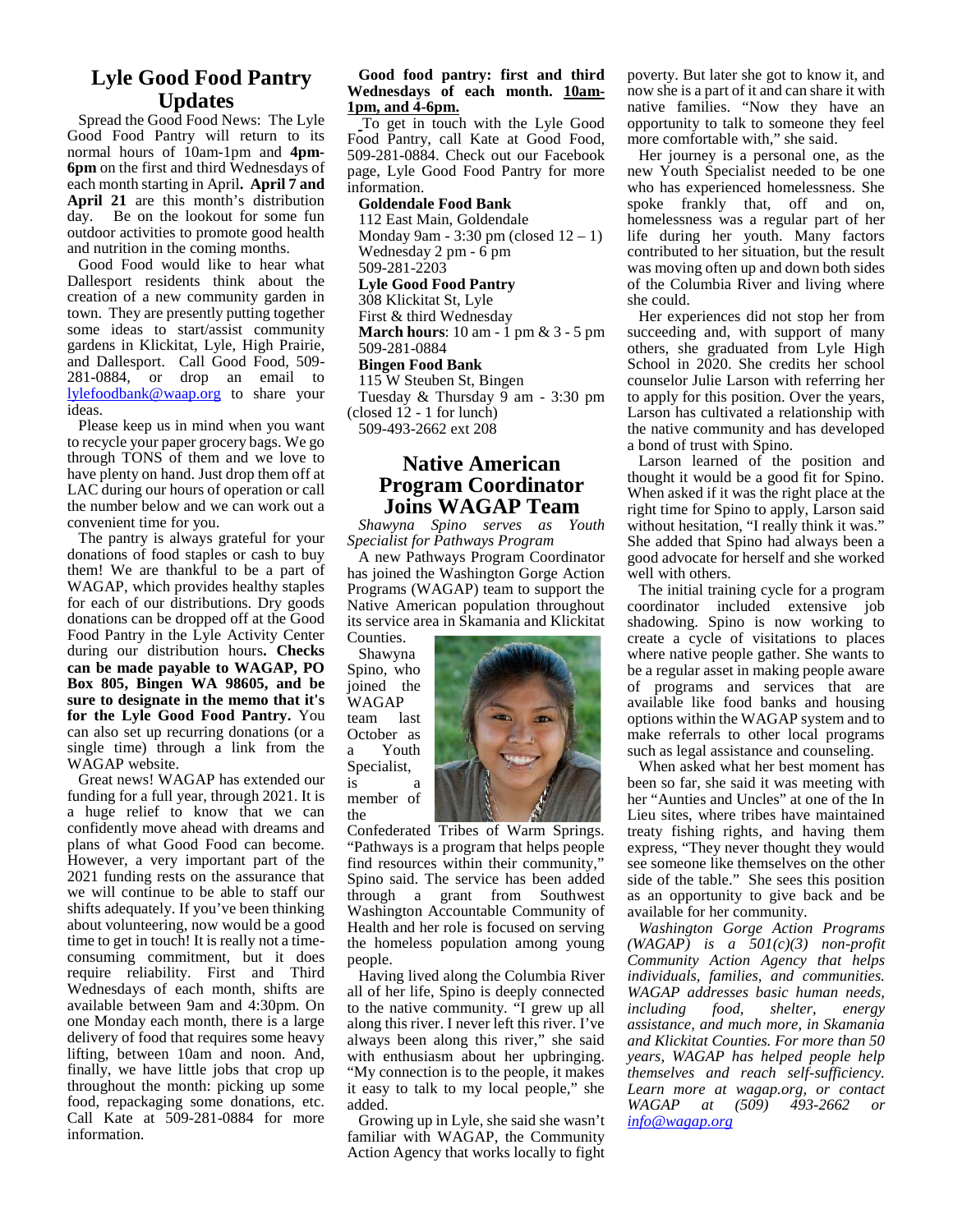# LYLE SCHOOL DISTRICT #406 \$

# **"Most Dependable" students of the month, K-5!"**

From Kindergarten - 5th, they are Jordan, Marissa, Cambria, Tristan, Erick and Alayah! (And because they ARE dependable, they are the ones you can count on having their masks in place unless the teacher asks them to pose for a photo without it - while well away from others.



Stay connected on Lyle School District's Facebook page or on our website at Lyle School District [www.lyleschools.org]. **(Klickitat, Lyle Against Substance Abuse Coalition) 5 - 6:30 pm Meets the 3rd Wed of each month. Alternates between Klickitat and Lyle The Library Bookmobile--- Winter Schedule Canceled Wednesdays. Cancelled \*Lyle Merc. 9:30-10:15 \*Book return available at this location Lyle Community School 10:30-12:30 Dallesport Church of Christ…1:45–3:00 Dallesport PTO Meeting Tue,. 2:45pm – 3:45pm Monthly on the first Tuesday Cancelled School Board meetings will be held @ 6pm on the fourth Wednesday**

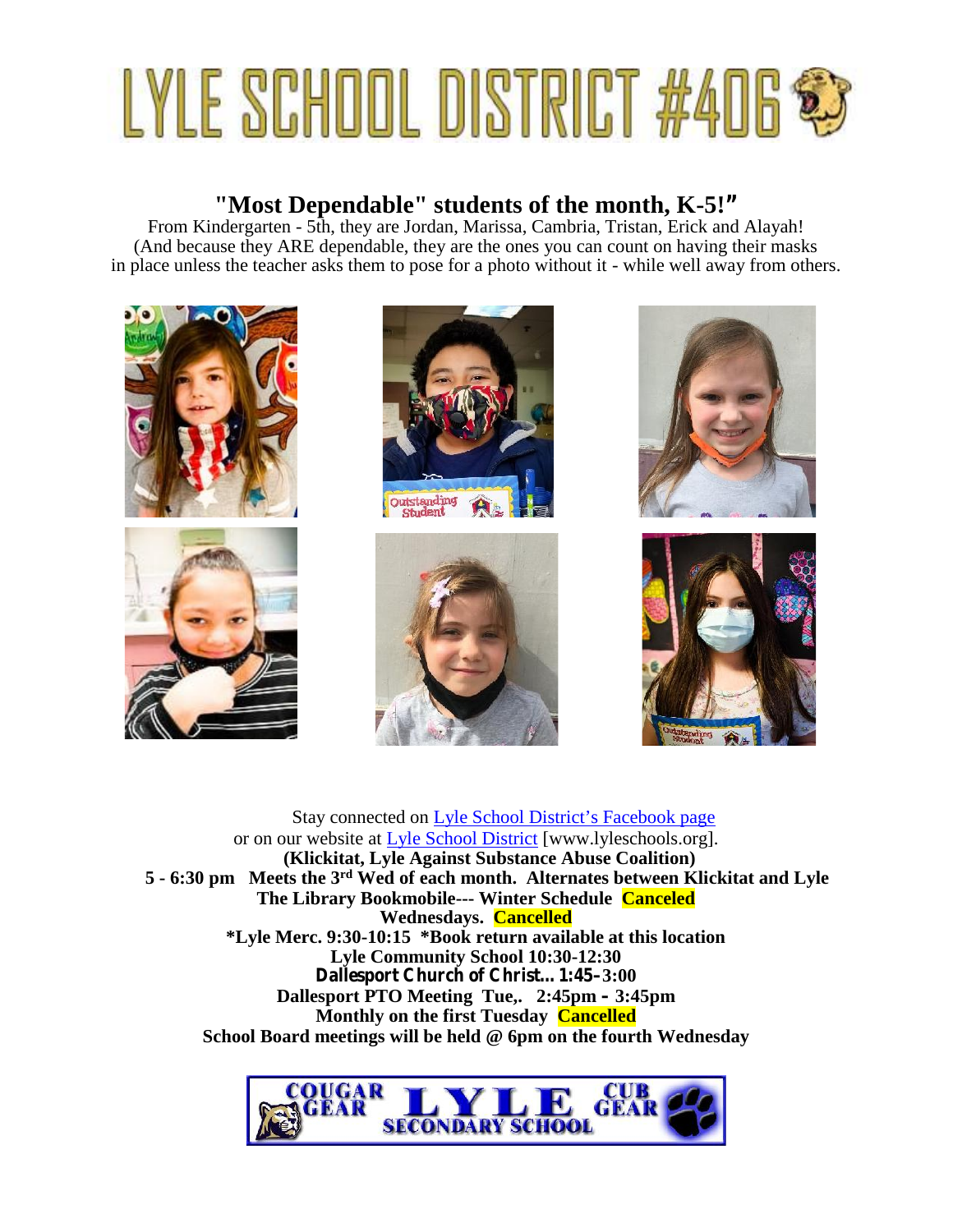#### **Maryhill Museum of Art**

**Officially Open for The Season!** The Gardens & Grounds are **open daily 10a.m. to 5p.m. and Stonehenge Memorial is open daily dawn to dusk.**

The museum will operate at reduced capacity, in accordance with state guidelines. Reserved, timed-entry tickets are required for both members and the general public. **Reserve Tickets:** public. **Reserve Tickets:** 

#### https://bit.ly/3vyLCms

**Covid-19 Safety Measures**

Maryhill's reopening guidelines are informed by CDC and Washington State Health protocols. Masks are required for guidelines all staff, and visitors age two and up. Click here for details on all of the measures that will be in place for the safety of visitors and staff, changes to our admission procedures, operations and policies, and how you can help.

#### **Know Before You Go**

Please be aware that the Museum Café will not be open; we invite you to bring a picnic lunch and eat on the grounds. Picnic tables and restroom facilities (portable toilets) are available outdoors.

# **Virtual Genealogy Open House**

**MARCH 27 - APRIL 3 - GFO's** The Genealogical Forum of Oregon celebrates its 75th Anniversary with a

Free Virtual Genealogy Open House online this year. Join us for 18 free classes from March

27 through April 3.

Classes include Freedmen's Bureau<br>Records, Oregon Land Claims, Oregon Land Claims,<br>Servants, U.S. Census Indentured Servants, Records, and more, including these theme days:

Sunday, March 28: Irish Day

Monday, March 29: Online Sources Day Tuesday, March 30: DNA Day

Each class requires its own advance registration. Please invite your friends to see how the GFO can help you in your family history sleuthing.

https://gfo.org/openhouse

#### **Blossom Fest April 17 & 18th 10am-5pm**

Blossom weekend includes quilt show, art show, plant sales, fresh fruit, wine tasting, food, music

3020 Wyeast Road, Hood River, OR Hood River Fair Grounds



#### **Columbia Gorge Discovery Center and Museum Now Open**

Columbia Gorge Discovery Center and Museum is now open daily. The museum is returning to regular hours of operation 9 a.m. to 5 p.m. seven days a week.

Columbia Gorge Discovery Center's Raptor Education Program will return to Thursdays through Sundays after March 28. These schedules can vary so please call ahead to confirm raptor presentations before traveling. With a year of state guidelines and regulations keeping No like Columbia Gorge Discovery Center closed intermittently the staff is optimistic about 2021's summer season. "We're excited to get back to serving our community and its visitors seven days a week. Our staff is proud to have provided the safest and most enjoyable museum experience possible over the last several weeks. Now, we're working on new exhibits and events to kick off the summer." says Executive Director Carolyn Purcell.

Columbia Gorge Discovery Center and Museum is the official interpretive center for the Columbia River Gorge National Scenic Area. Open daily 9 a.m. to 5 p.m. Hands-on, multimedia exhibits illuminate the cultural and natural history of the Gorge, including Ice Age geology, Native American culture, Lewis and Clark, the Oregon Trail, trade, transportation, renewable energy, ecology, live raptor presentations and more. The museum is wheel-chair accessible, and family friendly, with a Kids Explorer room. Riverfront Trail offers hiking and biking, and a native plant nature trail circles the pond next to the museum. The Discovery Center is located off I-84 exit 82, at 5000 Discovery Drive, The Dalles, Oregon, 97058. Museum adult admission is \$9, seniors \$7, kids 6 to 16 are \$5, and children 5 and under free. Live raptor presentations are held Saturdays and Sundays at 11 a.m. and 2 p.m. The schedule may vary to accommodate tour groups, so call ahead to verify times if you are planning your day around the raptor presentation. The Columbia River Trading Company museum store is open daily when the museum is open go to **www.gorgediscovery.org**

Or call 541-296-8600

# **Second Saturday at WAAAM Air & Auto Museum**

**April 10, 2021 9:00 AM - 5:00 PM** Second Saturday of each month the WAAAM Air and Auto Museum opens the doors to roll out and run some of its

antique airplanes and cars. Visitors watch airplane operations up close and may get to ride in old cars too. Open 9-5. Activities 10-2. Lunch 11-1. Free parking. WAAAM is located three miles from downtown Hood River at 1600 Air Museum Road, Hood River, OR 97031. Call (541) 308-1600 for more information or visit www.waaamuseum.org

#### **All About the Cherry**

The Dalles Area Chamber of Commerce transitions from the 41st. Annual Northwest Cherry Festival to All About the Cherry for 2021. The Dalles Area Chamber of Commerce will hold their

All About The Cherry event during the month of July 2021 to highlight the cherry industry. We were forced to postpone the

41 st Annual Northwest Cherry Festival because of current state guidelines limiting gathering in large groups. Thanks to our amazing community the Northwest Cherry Festival is very well attended drawing many more spectators than the gathering guidelines will allow. We look forward to next year when we can gather again, celebrate the cherry and our wonderful community.

All About The Cherry will include a Cherry Trail, Cherry Hunt, Window Decorating Contest, Pictures with Bigfoot and more! Be watching for details so that you and your business can get involved.

This was not an easy decision to make, but the safety of our community is always on the forefront of our minds. Please continue to follow state guidelines so that we can gather in large groups next year.

If you have any questions, please call 541.296.2231 or send a message to marketing@thedalleschamber.com

#### **State Parks Free Days**

The Washington State Parks and Recreation Commission will offer two free days in **April**, when visitors to state parks will not need a Discover Pass for day-use visits.

**Saturday, April 3 - Springtime free day Thursday, April 22 — Earth Day**

#### **Washington State Parks**

Step into spring with a State Parks' adventure! Geocaching Adventure Lab is a fun, interactive new way to combine a day of outdoor discovery with a treasure hunt. Learn more about all there is to explore and download the app today on our Adventure Awaits blog!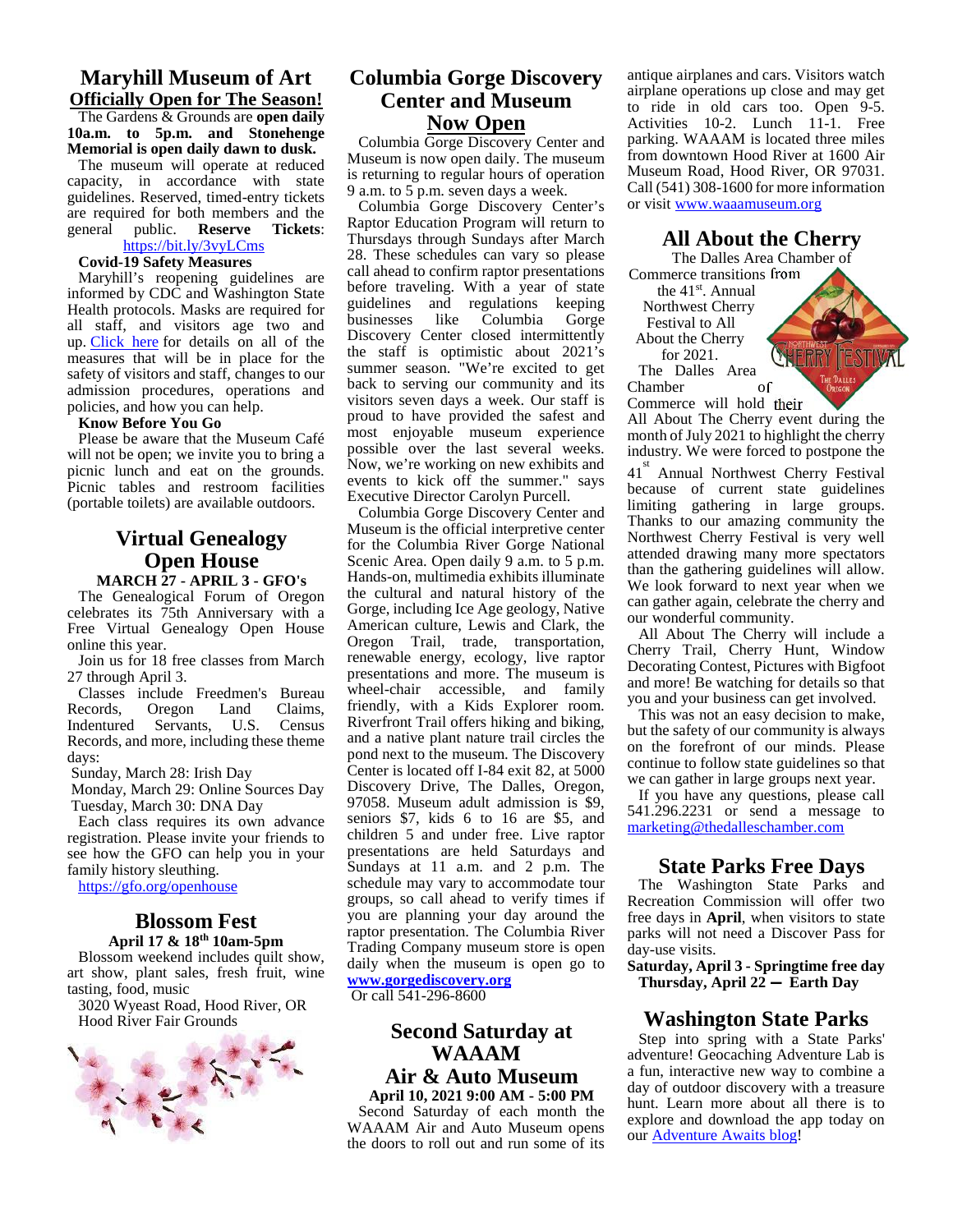# **Dallesport-Murdock Community Calendar**<br>Dallesport-Murdock Fire Dept. KCFD#6 Dallesport-Murdock Community Counci

**630 Central Ave. P.O. Box 215 767-1252 136 6th Ave. P.O. Box 8**

**Dallesport-Murdock Community Council** 

**Post Office hours are 8am-2pm M-F Sat. 7:30am-11:00 for package pick up only Phone 767-1577**